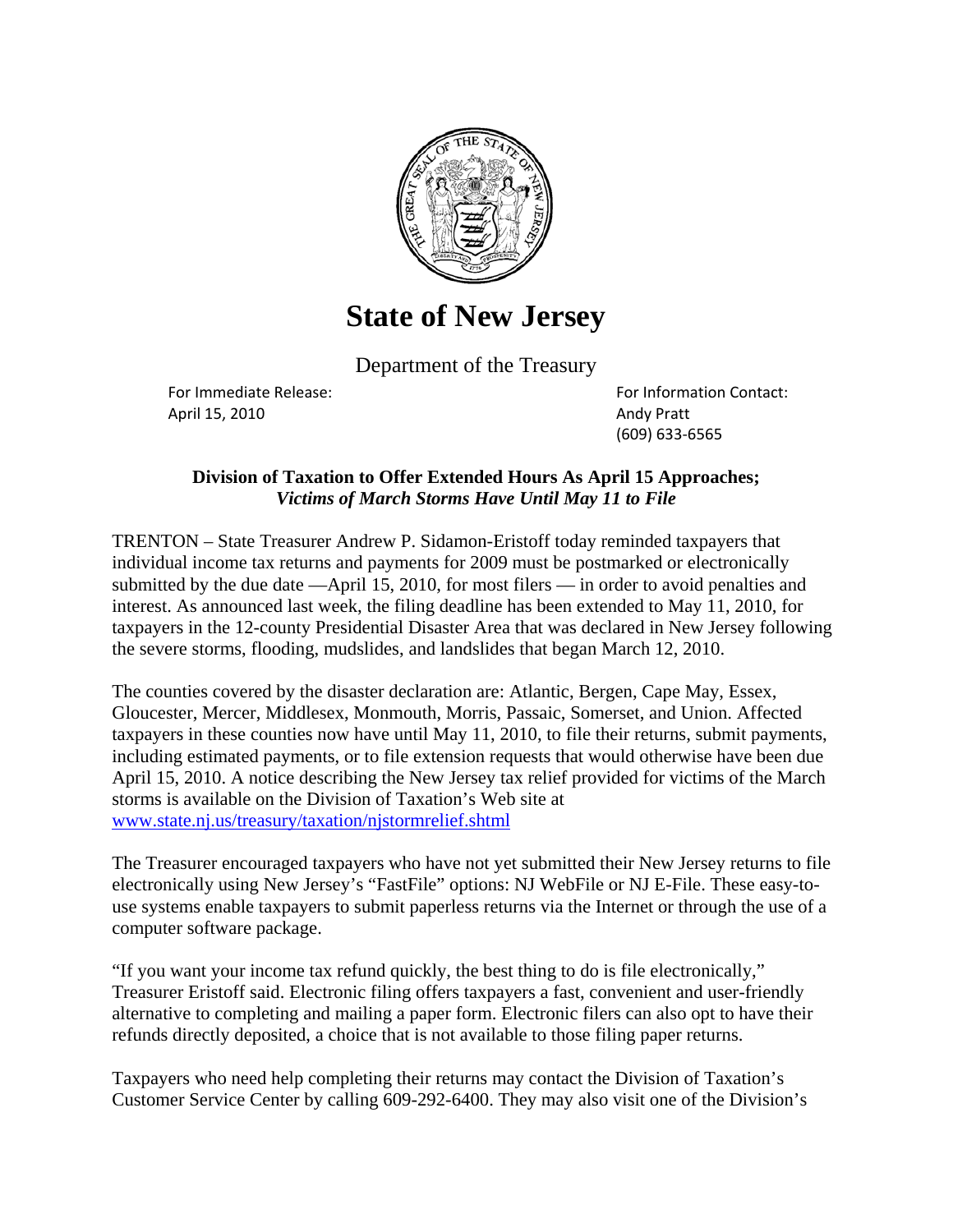Regional Offices located throughout the State. Taxation representatives will be available to provide assistance during the period leading up to the April 15 filing deadline as follows:

|                      |                          | <b>Regional Offices</b>  |                               |  |
|----------------------|--------------------------|--------------------------|-------------------------------|--|
|                      | <b>Customer Service</b>  | <b>Trenton, Newark,</b>  | <b>Asbury Park,</b>           |  |
|                      | (Phone) Center           | <b>Camden, Fair Lawn</b> | <b>Northfield, Somerville</b> |  |
| April 14 (Wednesday) | $8:00$ a.m. $-6:00$ p.m. | $8:00$ a.m. $-6:00$ p.m. | $8:30$ a.m. $-4:30$ p.m.      |  |
| April 15 (Thursday)  | $8:00$ a.m. $-6:00$ p.m. | $8:00$ a.m. $-6:00$ p.m. | $8:30$ a.m. $-4:30$ p.m.      |  |

## **Taxation Regional Offices are located at the following addresses:**

Division of Taxation employees will be available at each regional office to answer questions, assist with return preparation, accept completed tax forms, or supply blank forms. Directions to the offices are available on the Division's Web site at: www.state.nj.us/treasury/taxation/ot1.shtml

The Treasurer also reminded taxpayers who owe tax not to overlook the advantages of making their payments electronically. "You can file now and pay at any time until midnight on April 15th," Eristoff said. Storm victims will have until midnight on May 11. New Jersey's electronic payment methods include electronic check (e-check) and credit card. There is a credit card convenience fee of 2.49 percent paid directly to Official Payments Corporation based on the amount of the tax payment.

Financially distressed taxpayers who are struggling to meet their tax obligations can find information about available assistance on the Division of Taxation's Web site (www.state.nj.us/treasury/taxation/helpwithdebt.shtml) or by calling 609-292-6400.

Taxpayers who need more time to file their 2009 returns can request an extension: six months for a resident (Form NJ-1040) or nonresident (Form NJ-1040NR) return, and five months for a fiduciary (Form NJ-1041) return. The extension request must be filed by the original due of the return: by April 15 for most taxpayers or by May 11 for storm victims. The extension period for all resident and nonresident returns will end on October 15, 2010 (September 15, 2010, for fiduciary returns), even if the original due date for the return was extended because of the March storms.

Extension requests can be submitted online through the Division of Taxation's Web site (www.state.nj.us/treasury/taxation/eservicesother.shtml#git) or by mail using the traditional paper form, Form NJ-630, Application for Extension of Time to File New Jersey Gross Income Tax Return, which can be printed from the Division of Taxation's Web site (www.state.nj.us/treasury/taxation/prntgit.shtml). However, at least 80 percent of a filer's actual